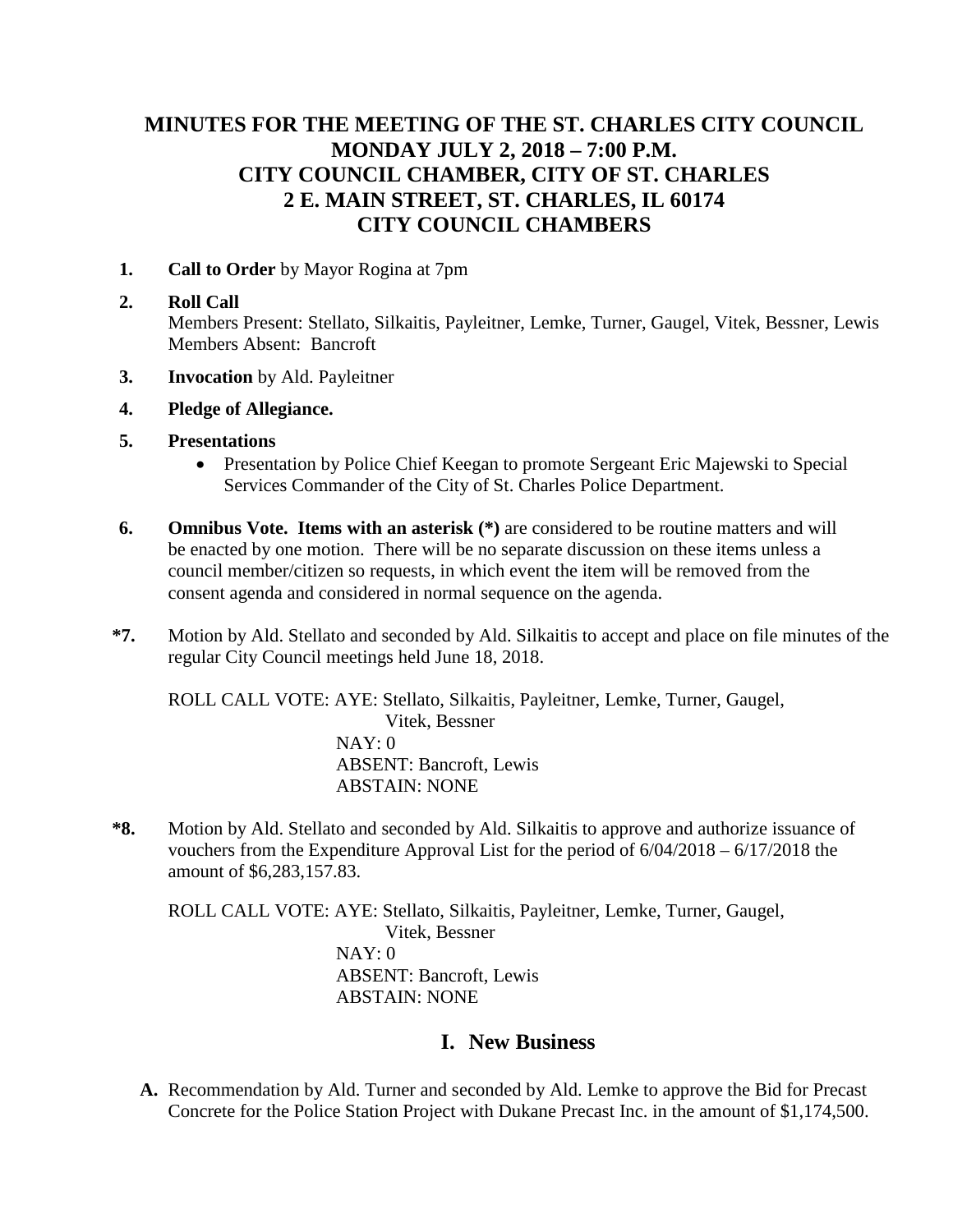> ROLL CALL VOTE: AYE: Stellato, Silkaitis, Payleitner, Lemke, Turner, Gaugel, Vitek, Bessner NAY: 0 ABSENT: Bancroft, Lewis ABSTAIN: NONE

### **II. Committee Reports**

#### **A. Government Operations**

\*1. Motion by Ald. Stellato and seconded by Ald. Silkaitis to approve **Ordinance** 2018-M-27 Amending Title 2, Entitled "Administration and Personnel" Chapter 2.04, "City Council", 2.04.145, "Omnibus Vote" of the St. Charles Municipal Code.

ROLL CALL VOTE: AYE: Stellato, Silkaitis, Payleitner, Lemke, Turner, Gaugel, Vitek, Bessner NAY: 0 ABSENT: Bancroft, Lewis ABSTAIN: NONE

\*2**.** Motion by Ald. Stellato and seconded by Ald. Silkaitis to approve a Proposal for a New Class A6 Liquor License for Gordy's Quick Mart located at 101 E Main Street, St. Charles, IL 60174.

ROLL CALL VOTE: AYE: Stellato, Silkaitis, Payleitner, Lemke, Turner, Gaugel, Vitek, Bessner NAY: 0 ABSENT: Bancroft, Lewis ABSTAIN: NONE

\*3. Motion by Ald. Stellato and seconded by Ald. Silkaitis to approve of the Funding Allocation Requests of the 708 Mental Health Board for FY 2018-2019.

ROLL CALL VOTE: AYE: Stellato, Silkaitis, Payleitner, Lemke, Turner, Gaugel, Vitek, Bessner NAY: 0 ABSENT: Bancroft, Lewis ABSTAIN: NONE

 4. Motion by Ald. Vitek and seconded by Ald. Turner to postpone the vote regarding the Implementation of a local Fuel Tax (LFT) at the rate of \$.02 per gallon to August 6, 2018

**Ald. Vitek:** I believe that we should have a little more time to review this as well as other taxes discussed.

**Ald. Turner:** I was not here for the meeting to discuss this and I have asked for the information so I can review this before a vote. I would like to find a way to place user taxes therefore the homeowner doesn't just have to throw their money into a black hole and get nothing for it. We could use the revenue from these usages and this may be able to fund the pensions that the homeowner doesn't see anything for their money.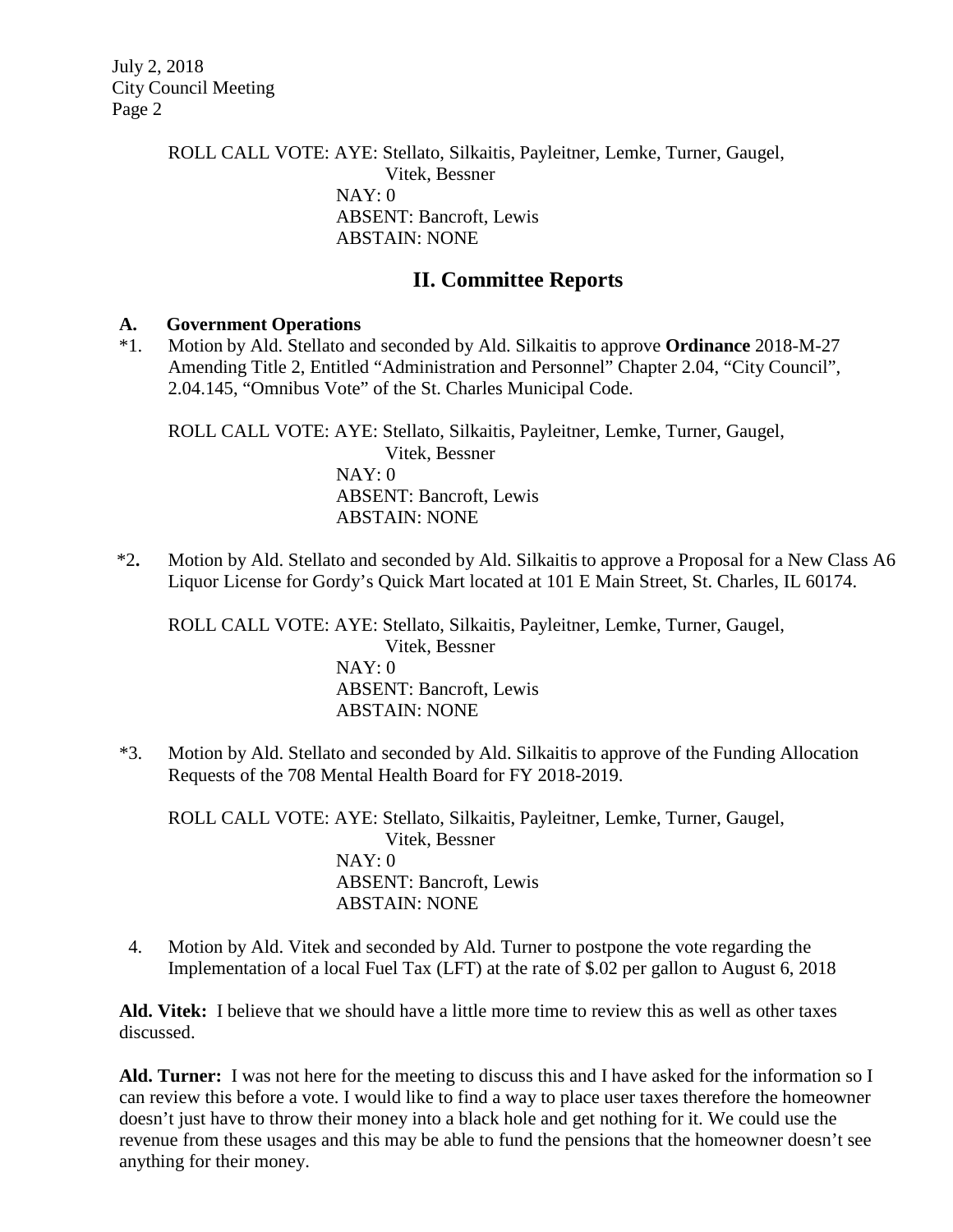**Mayor Rogina:** Staff is more than happy to supply the information you're requesting and with two members missing, I think it's appropriate to move this item.

**Ald. Payleitner:** The timing to move this is proper, I agree.

ROLL CALL VOTE: AYE: Stellato, Silkaitis, Payleitner, Lemke, Turner, Gaugel, Vitek, Bessner NAY: 0 ABSENT: Bancroft, Lewis ABSTAIN: NONE

\*5. Motion by Ald. Stellato and seconded by Ald. Silkaitis to accept and place on file the Minutes of the June 4, 2018 Government Operations Committee Meeting.

ROLL CALL VOTE: AYE: Stellato, Silkaitis, Payleitner, Lemke, Turner, Gaugel, Vitek, Bessner NAY: 0 ABSENT: Bancroft, Lewis ABSTAIN: NONE

#### **B. Government Services**

\*1. Motion by Ald. Stellato and seconded by Ald. Silkaitis to approve Parking Lot Closure for the 2018 Salvation Army River Ride.

ROLL CALL VOTE: AYE: Stellato, Silkaitis, Payleitner, Lemke, Turner, Gaugel, Vitek, Bessner NAY: 0 ABSENT: Bessner, Lewis ABSTAIN: NONE

\*2. Motion by Ald. Stellato and seconded by Ald. Silkaitis to approve **Resolution** 2018-86 Authorizing the Director of Public Works to Execute Change Order No. 2 for the Phosphorus Removal and Digester Improvements Project to IHC Construction Companies, LLC.

ROLL CALL VOTE: AYE: Stellato, Silkaitis, Payleitner, Lemke, Turner, Gaugel, Vitek, Bessner NAY: 0 ABSENT: Bancroft, Lewis ABSTAIN: NONE

\*3. Motion by Ald. Stellato and seconded by Ald. Silkaitis to approve **Resolution** 2018-87 Authorizing the Mayor and City Clerk of the City of St. Charles to approve a Purchase Order to H & H Electric Company for the Rebuild of Route 31 Streetlight System.

ROLL CALL VOTE: AYE: Stellato, Silkaitis, Payleitner, Lemke, Turner, Gaugel, Vitek, Bessner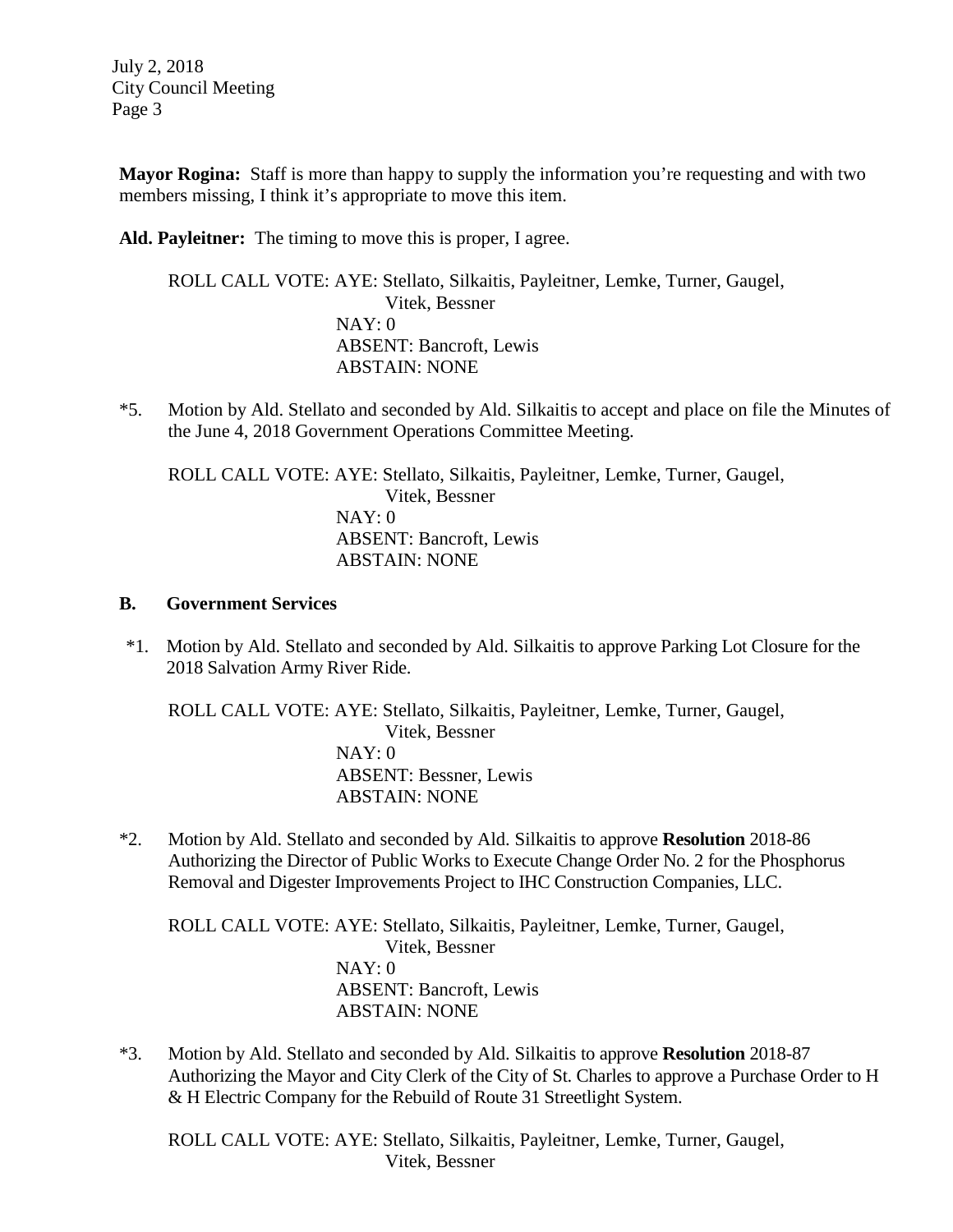> NAY: 0 ABSENT: Bancroft, Lewis ABSTAIN: NONE

\*4. Motion by Ald. Stellato and seconded by Ald. Silkaitis to approve **Resolution** 2018-88 Authorizing the Mayor and City Clerk of the City of St. Charles to execute a Design Engineering Agreement with Burns & McDonnell for the Rita and Nicholas Avenues Project.

ROLL CALL VOTE: AYE: Stellato, Silkaitis, Payleitner, Lemke, Turner, Gaugel, Vitek, Bessner NAY: 0 ABSENT: Bancroft, Lewis ABSTAIN: NONE

\*5. Motion by Ald. Stellato and seconded by Ald. Silkaitis to approve **Resolution** 2018-89 Authorizing the Mayor and City Clerk of the City of St. Charles to award the Bid for Downtown Streetscape Painting to Superior Electrostatic Painting, Inc.

ROLL CALL VOTE: AYE: Stellato, Silkaitis, Payleitner, Lemke, Turner, Gaugel, Vitek, Bessner NAY: 0 ABSENT: Bancroft, Lewis ABSTAIN: NONE

\*6. Motion **b**y Ald. Stellato and seconded by Ald. Silkaitis to approve **Resolution** 2018-90 Authorizing the Mayor and City Clerk of the City of St. Charles to award the Bid for Brick Pavement Maintenance to TNT Landscape Construction, Inc.

ROLL CALL VOTE: AYE: Stellato, Silkaitis, Payleitner, Lemke, Turner, Gaugel, Vitek, Bessner NAY: 0 ABSENT: Bancroft, Lewis ABSTAIN: NONE

\*7. Motion by Ald. Stellato and seconded by Ald. Silkaitis to approve **Resolution** 2018-90 Authorizing the Sale of Items of Personal Property Owned by the City of St. Charles via an online Auction to the Highest Bidder.

ROLL CALL VOTE: AYE: Stellato, Silkaitis, Payleitner, Lemke, Turner, Gaugel, Vitek, Bessner NAY: 0 ABSENT: Bancroft, Lewis ABSTAIN: NONE

\*8. Motion by Ald. Stellato and seconded by Ald. Silkaitis to approve **Resolution** 2018-90 Authorizing the Mayor and City Clerk of the City of St. Charles to approve the Award of a 2019 Peterbilt Model 348 Tandem Axle chassis to JX Peterbilt and Body to Monroe Truck Equipment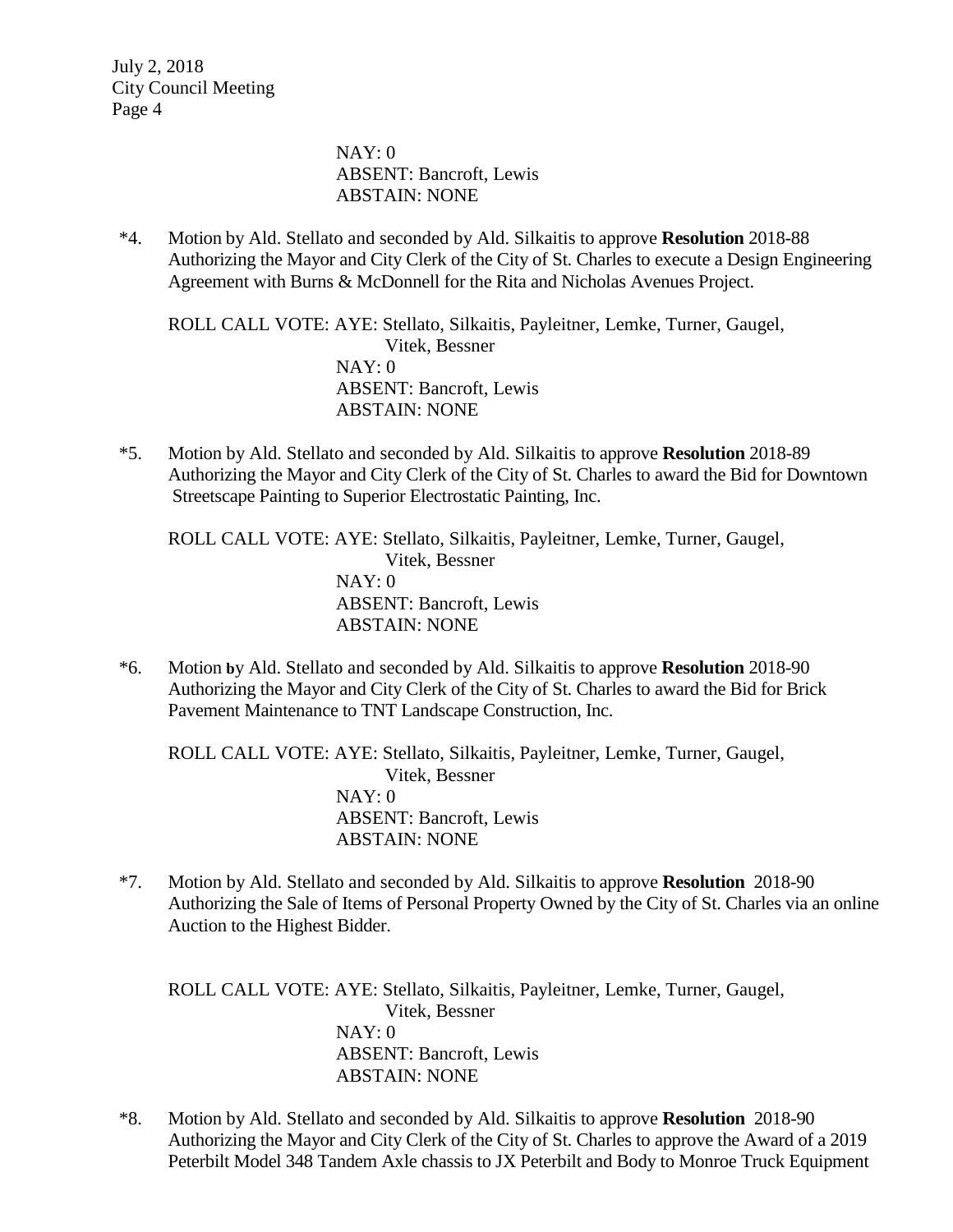> and to Sell the Replacement Vehicle #1724, a 2006 IHC 7400 SFA 4x2, via an online auction to the highest bidder.

ROLL CALL VOTE: AYE: Stellato, Silkaitis, Payleitner, Lemke, Turner, Gaugel, Vitek, Bessner NAY: 0 ABSENT: Bancroft, Lewis ABSTAIN: NONE

\*9 Motion by Ald. Stellato and seconded by Ald. Silkaitis to approve **Resolution** 2018-90 Authorizing the Mayor and City Clerk of the City of St. Charles to approve the Award of two (2) 2019 Peterbilt Model 348 Single Axle chassis to JX Peterbilt and Body to Henderson Products and to sell the Replacement Vehicle #1797, 2007 IHC 7400 SFA 4x2, & Vehicle #1798, 2007 IHC 7400 SFA 4x2 via an online auction to the highest bidder.

ROLL CALL VOTE: AYE: Stellato, Silkaitis, Payleitner, Lemke, Turner, Gaugel, Vitek, Bessner NAY: 0 ABSENT: Bancroft, Lewis ABSTAIN: NONE

10. Motion by Ald. Payleitner and seconded by Ald. Stellato to approve **Resolution** 2018-90 Authorizing the Mayor and City Clerk of the City of St. Charles to approve the Award of One (1) 2019 F-550 to Hawk Ford and to Sell the Replacement Vehicle #1746.

ROLL CALL VOTE: AYE: Stellato, Payleitner, Lemke, Turner, Gaugel, Vitek, Bessner NAY: 0 ABSENT: Bancroft, Lewis ABSTAIN: Silkaitis

\*11. Motion by Ald. Stellato and seconded by Ald. Silkaitis to approve **Resolution** 2018-90 Authorizing the Mayor and City Clerk of the City of St. Charles to approve the Award of (1) 2018 Ford Utility Police Interceptor to Currie Motors.

ROLL CALL VOTE: AYE: Stellato, Silkaitis, Payleitner, Lemke, Turner, Gaugel, Vitek, Bessner NAY: 0 ABSENT: Bancroft, Lewis ABSTAIN: NONE

\*12. Motion by Ald. Stellato and seconded by Ald. Silkaitis to approve **Resolution** 2018-90 Authorizing the Mayor and City Clerk of the City of St. Charles to approve a Budget Addition to the Police Vehicle Replacement Fund.

ROLL CALL VOTE: AYE: Stellato, Silkaitis, Payleitner, Lemke, Turner, Gaugel, Vitek, Bessner NAY: 0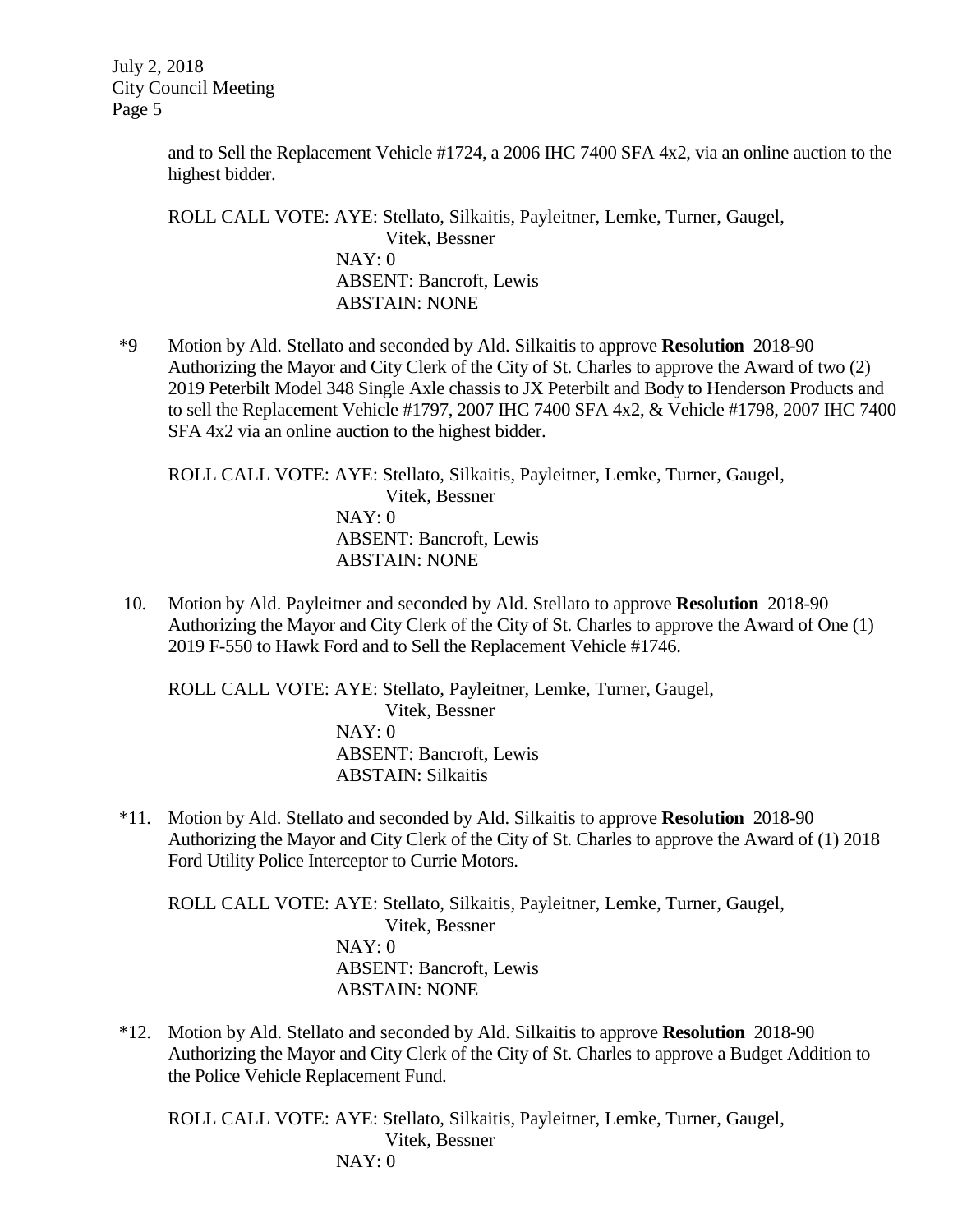#### ABSENT: Bancroft, Lewis ABSTAIN: NONE

\*13. Motion **by** Ald. Stellato and seconded by Ald. Silkaitis to approve **Resolution** 2018-90 Authorizing the Mayor and City Clerk of the City of St. Charles to approve the Award of (1) 2018 Ford Utility Police Interceptor to Currie Motors.

ROLL CALL VOTE: AYE: Stellato, Silkaitis, Payleitner, Lemke, Turner, Gaugel, Vitek, Bessner NAY: 0 ABSENT: Bancroft, Lewis ABSTAIN: NONE

\*14. Motion **by** Ald. Stellato and seconded by Ald. Silkaitis to approve **Resolution** 2018-90 Authorizing the Mayor and City Clerk of the City of St. Charles to award the Proposal for Environmental Services SCADA Phase #1 Hardware.

ROLL CALL VOTE: AYE: Stellato, Silkaitis, Payleitner, Lemke, Turner, Gaugel, Vitek, Bessner NAY: 0 ABSENT: Bancroft, Lewis ABSTAIN: NONE

- **C. Planning and Development** None
- **D. Executive Session**
	- Personnel –5 ILCS  $120/2(c)(1)$
	- Pending Litigation 5 ILCS  $120/2(c)(11)$
	- Probable or Imminent Litigation 5 ILCS  $120/2(c)(11)$
	- Property Acquisition 5 ILCS  $120/2(c)(5)$
	- Collective Bargaining 5 ILCS  $120/2(c)(2)$
	- Review of Executive Session Minutes 5 ILCS  $120/2(c)(21)$

#### **10. Additional Items from Mayor, Council, Staff, or Citizens**

**11. Adjournment Motion by Ald. Gaugel and seconded by Ald. Bessner at 7:18** VOICE VOTE: AYE - UNANIMOUS ABSENT: NONE MOTION CARRIED